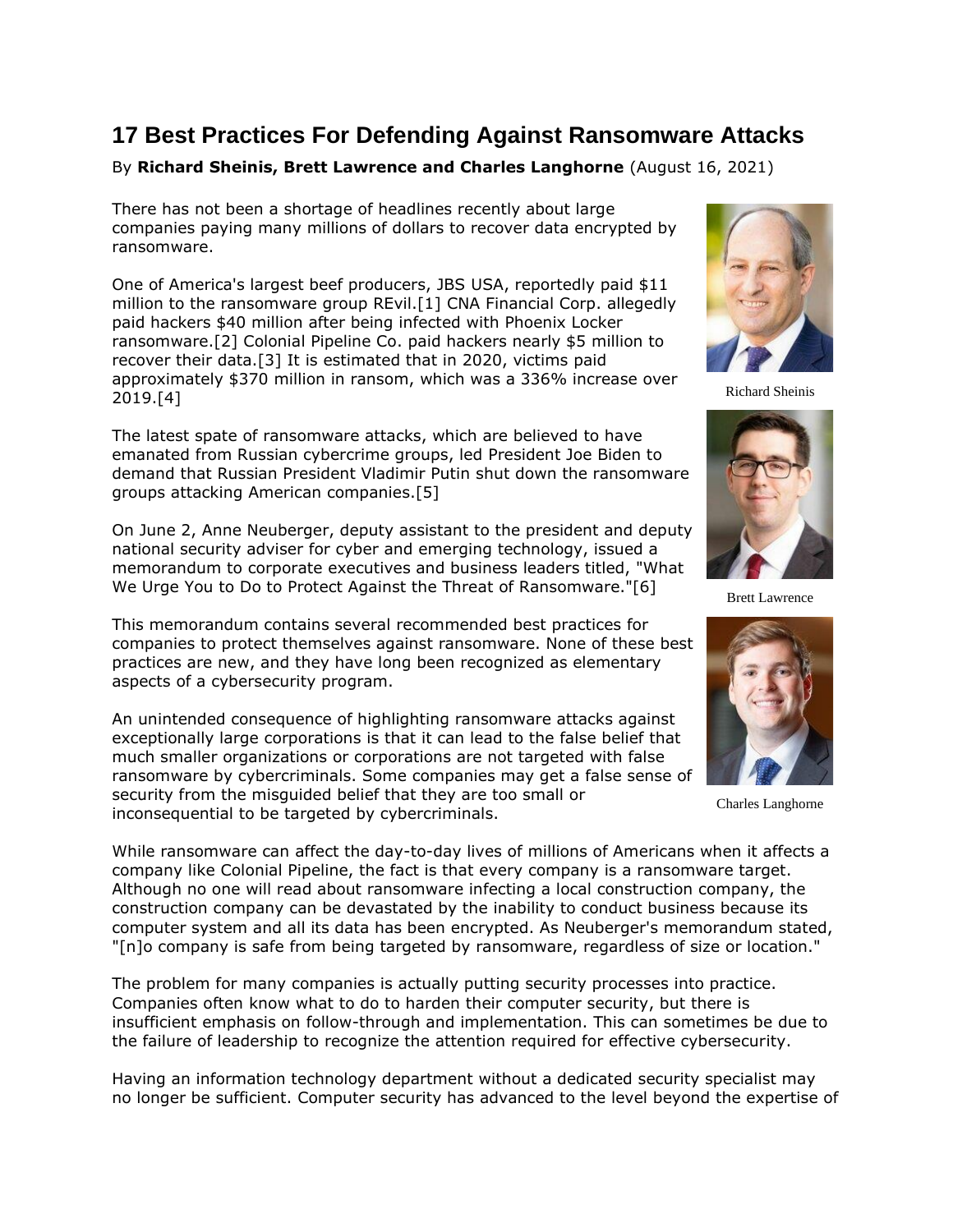an IT generalist and requires the attention of a security specialist.

The specifics of how a company can improve its computer security to protect against ransomware are somewhat dependent on the company's industry, the type of data or information that needs to be protected, the size of the company, the flow of information within the company as well as information sent and received by the company, and numerous other factors that are specific to each company.

While the White House memorandum provides good, practical advice, it is not likely that the memorandum will reach the many companies that need to hear this advice. The memorandum does not take the place of comprehensive federal legislation to address computer security. To date, federal computer security and data privacy legislation, such as the Health Insurance Portability and Accountability Act and the Gramm-Leach-Bliley Act, are fragmented in that they each apply only to specific industries.

Only a few states, such as Connecticut, have incentivized companies to institute computer security mechanisms by offering a certain level of immunity or safe harbor from lawsuits if they have implemented a certain level of computer security.

In the absence of legislative requirements, or other incentives, it is simply up to each company to take the initiative to implement safeguards to protect against ransomware. The emphasis is on not just planning the following measures, but on following through with implementation and testing. Many companies have been victimized by ransomware because they failed to confirm whether intended safeguards were effectively implemented and maintained.

Best practices for preparing for and protecting against ransomware attacks, derived from the White House memorandum, the [National Institute of Standards and Technology,](https://www.law360.com/agencies/national-institute-of-standards-and-technology)[7] the Cybersecurity and Infrastructure Security Agency[8] and other materials, include the following.

#### **1. Back up data and systems.**

Adequate backups from which data and systems can be restored are often the difference between paying or not having to pay the ransom. Companies should back up data frequently. While a backup from a week or a month earlier is useful, it can still leave gaps of data that cannot be recovered. Ideally, two sources of backups should be maintained, unconnected to the main computer network.

Ransomware is designed to search through computer networks, and if the backup is connected to the network, both the primary database and the backup database can be encrypted. Backups should be regularly tested. Finding out that a backup system was not working properly only after the primary database is encrypted is obviously too late. If a database can be completely restored from backups, ransomware can be limited to being a business interruption or inconvenience, rather than a major catastrophe.

#### **2. Segment networks.**

Ransomware is often programmed to search and encrypt particular types of documents or files. Often, ransomware will have other malware with it, which will allow the cybercriminal to exfiltrate or steal files.

When this happens, in addition to the unavailability of data, the company must be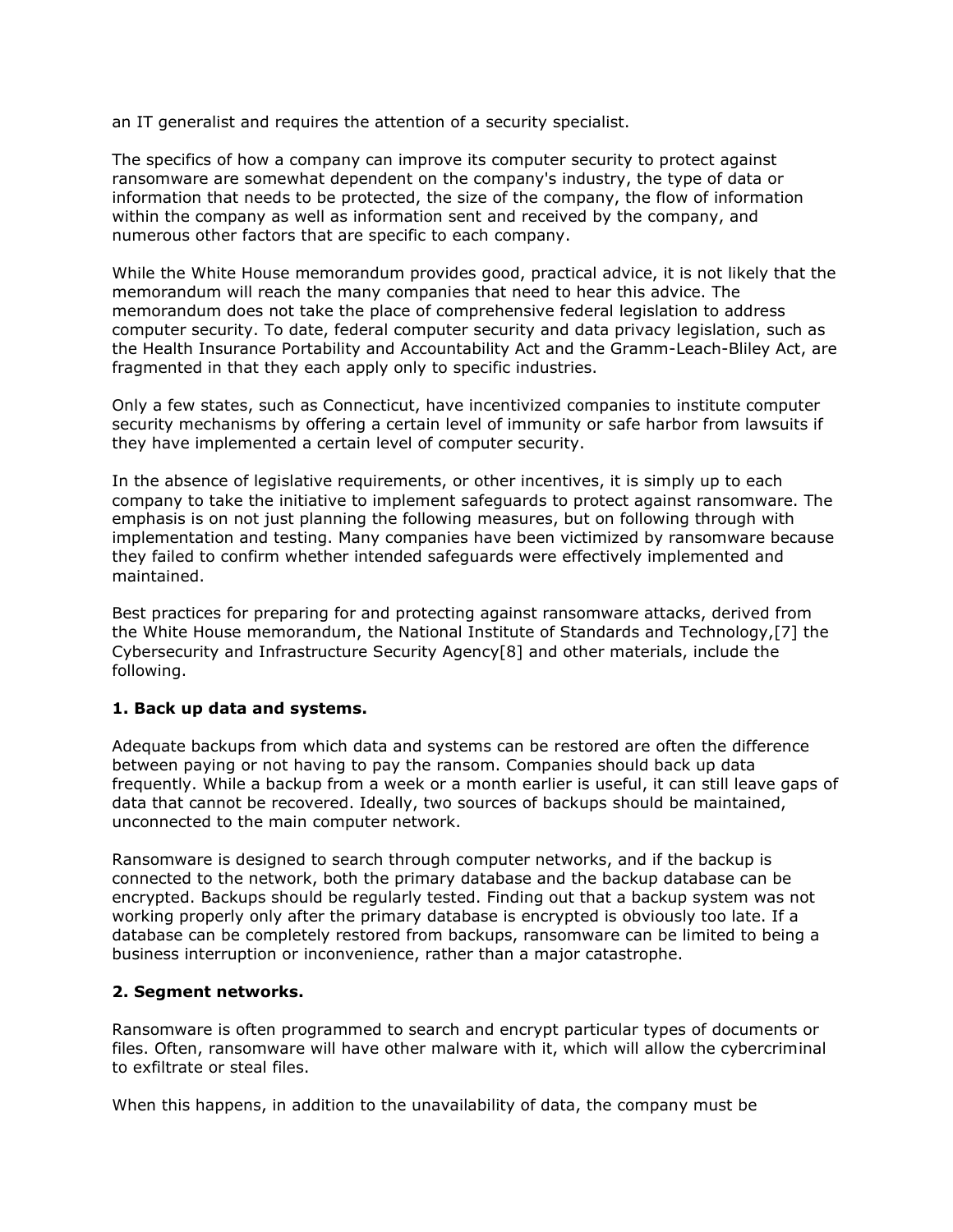concerned about the cybercriminal's use of the stolen data for other illegal activities, e.g., fraud, identity theft and reputational harm. Segmenting networks makes it more difficult for a cyberattacker who accesses a certain component of a company's system to access files on other parts of the system.

# **3. Patch systems promptly.**

Operating systems and applications can have vulnerabilities that are not discovered until they are in widespread use. When this happens, patches are issued by the provider to remediate the vulnerability. There have been several cases in which cybercriminals have accessed systems because companies did not apply patches promptly after their release.

#### **4. Replace end-of-life components.**

Manufacturers may announce that they are no longer supporting certain computer components after a specific date. This is referred to as the end-of-life date, after which the manufacturer will no longer address vulnerabilities or issue patches. By keeping components, such as servers, as part of a network, vulnerabilities that are not remediated can be exploited by attackers.

## **5. Use antivirus and threat-detection software.**

This software will block threats before they enter a computer system and will locate malware that may have bypassed initial defenses. Applications that are specifically designed to detect and block ransomware are available.

## **6. Train staff to avoid opening suspicious files or links.**

We are all familiar with phishing emails. A good resource is the Phish Scale, a method developed by the NIST that helps organizations better train their employees to avoid phishing emails.[9]

#### **7. Avoid accessing personal applications in websites.**

Companies should have a policy prohibiting employees from accessing social media and personal email accounts while using company devices. People tend to be less vigilant about suspicious messages and links when accessing these sites for personal reasons, even though they are on a company computer.

Social media channels are ripe for social engineering because people are looking for advertisements, news and new connections. Companies can also use security settings to block certain social media channels.

## **8. Configure operating systems, or use third-party software to allow only authorized applications to run on computers.**

By prohibiting unauthorized applications from running, ransomware can be blocked. Software applications can have vulnerabilities, which can be exploited by threat actors to access a computer system. By only using software from trustworthy sources or developers, a company can reduce the likelihood that threat actors will find a vulnerability that allows them to proliferate their ransomware.

#### **9. Limit administrative privileges whenever possible.**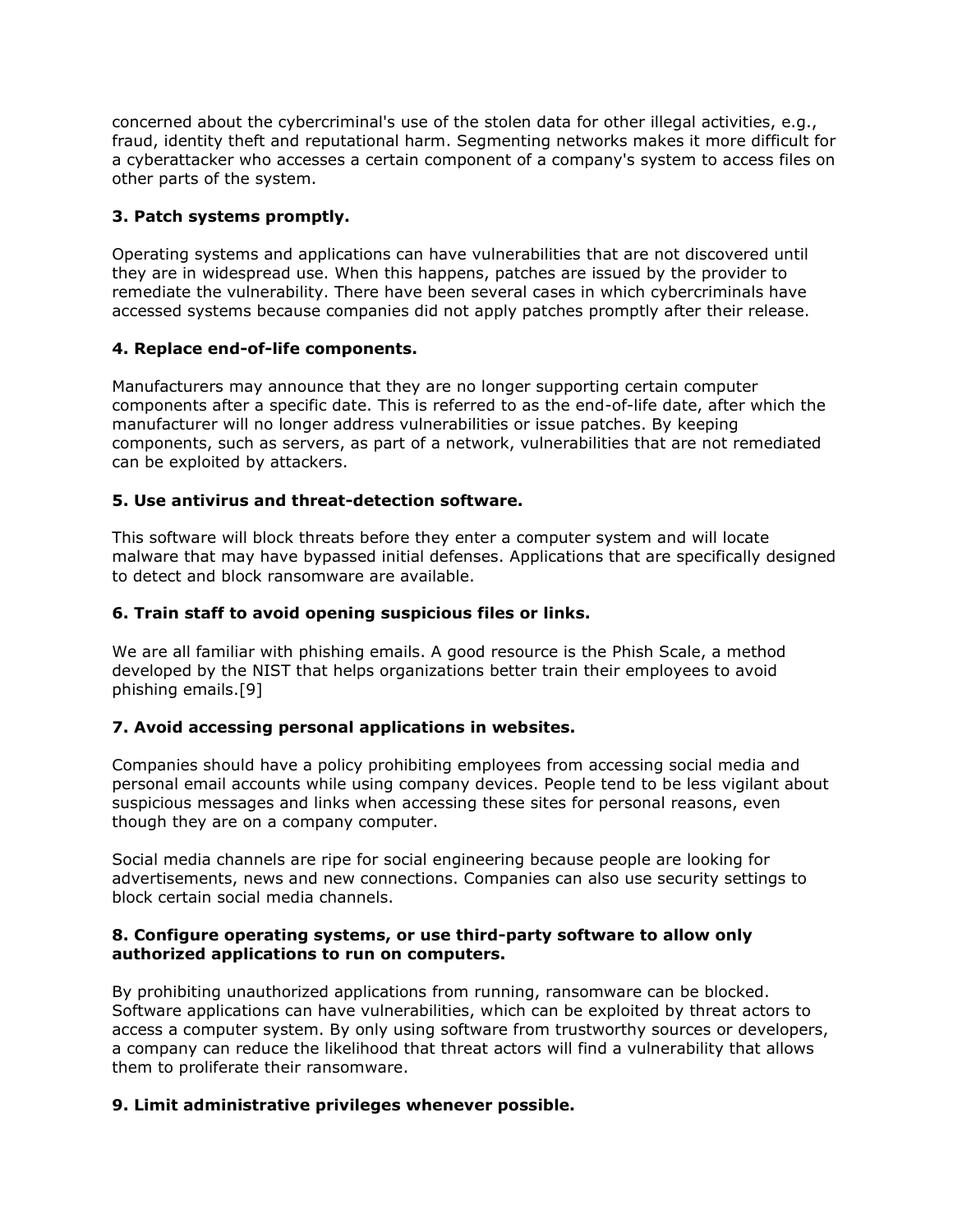By limiting administrative privileges, there is less likelihood of a compromised account providing ransomware with widespread access to the system. When employees have administrative privileges, they have greater access to the system. If a threat actor compromises the credentials of an employee with administrative privileges, it is like getting the keys to the castle.

## **10. Implement multifactor authentication.**

Multifactor authentication can block an attacker from using a compromised password or credential to access the system. When an employee attempts to log in to the system remotely, after entering his or her credentials, the multifactor platform sends a code to his or her mobile phone. The employee must then enter the code to complete his or her access. If a threat actor steals the employee's credentials, unless he or she also has possession of the employee's mobile phone, he or she will not get the code to complete the login process.

## **11. Test your incident response plan.**

Companies should test their response plans to find gaps. Using a tabletop exercise to find gaps by running a mock attack can be an effective way to make sure companies are ready when a ransomware attack inevitably comes.

## **12. Conduct regular testing and vulnerability scanning.**

One aspect of penetration testing is when the company, usually through a vendor, sends fake phishing emails to employees to see who will bite. This tells the company if its employees are being vigilant and if its training is working. Vulnerability scanning assesses a company's system for vulnerabilities a threat actor might use. Identified vulnerabilities can be remediated before they are exploited by an attacker.

#### **13. Check remote desktop protocol and other remote desktop services.**

Remote desktop protocol, or RDP, is a solution to connect remotely to a system or network. It has ports to allow remote connection to the system. Threat actors scan the RDP for open ports that are not secure. Out-of-date versions of RPD without security patches are especially vulnerable to attack. Once illegal access to RDP is established, the access can even be sold on the dark web.

#### **14. Implement an intrusion detection system.**

An intrusion detection system, or IDS, is a tool or software that flags when someone is trying to break into a company's system. It can monitor inbound and outbound network traffic to identify malicious activities. An IDS can alert companies to malicious network activity that occurs prior to ransomware deployment, allowing them to prevent the ransomware from being deployed.

#### **15. Evaluate the cybersecurity practices of any third parties that have access to your system.**

A company can have excellent computer security practices, but if a vendor has poor cybersecurity hygiene, a threat actor can use the vendor to access the vendor's clients. A well-known case highlighting this danger was when [Target Corp.](https://www.law360.com/companies/target-corp) was compromised through an HVAC vendor.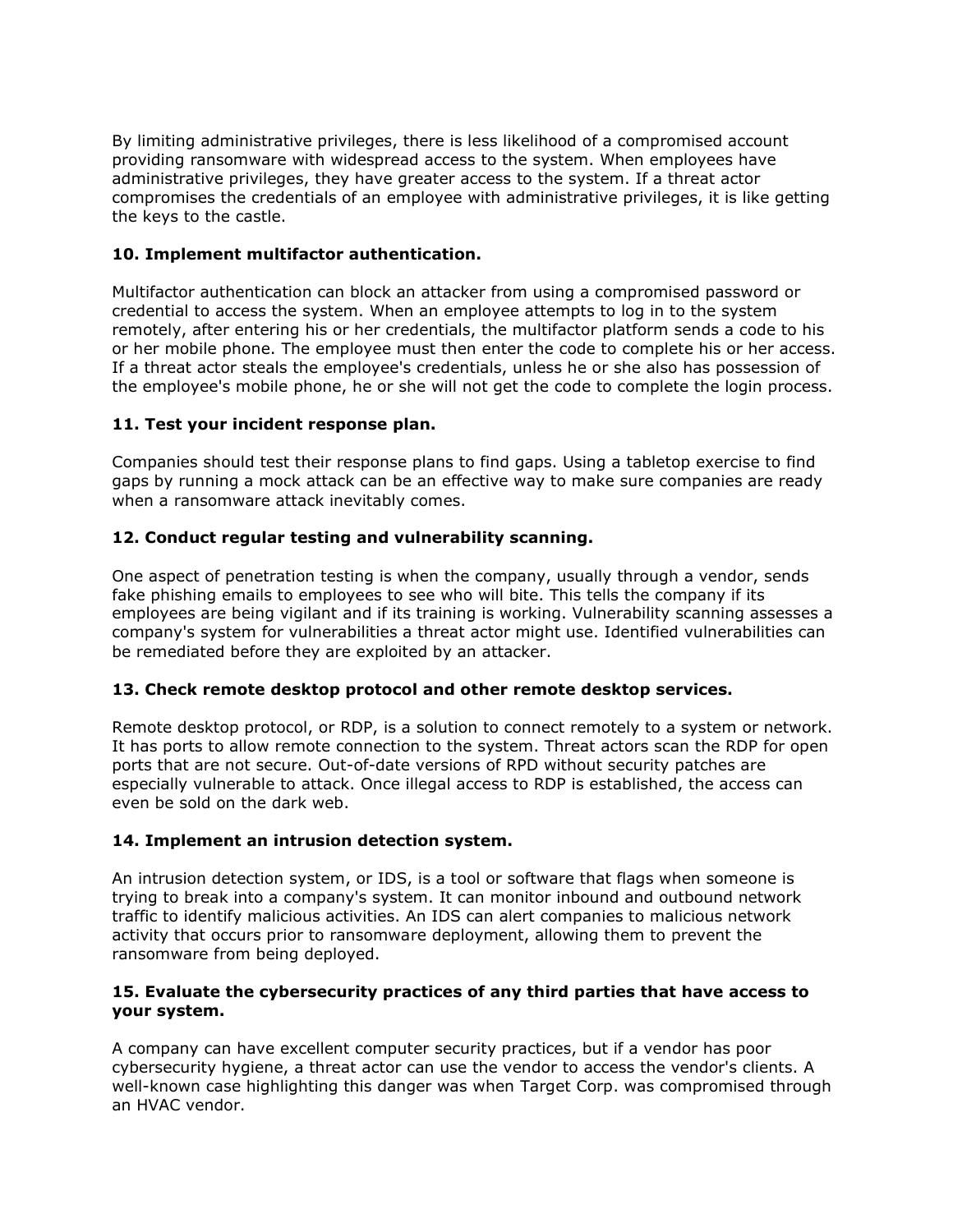# **16. Restrict usage of applications leveraged by threat actors.**

Threat actors can use applications such as Power Shell, a component of [Microsoft](https://www.law360.com/companies/microsoft-corp)  [Windows](https://www.law360.com/companies/microsoft-corp) commonly used for automating management of a system, to deploy ransomware and hide their malicious activities. Hackers use PowerShell to find security holes in enterprise IT systems. They then use PowerShell to deploy ransomware. If usage of PowerShell is restricted, it is more difficult for hackers to use it for malicious activities.

## **17. Obtain appropriate insurance.**

Although insurance is not technically a computer security mechanism, it can save a company from losing thousands, or even millions, to investigate cyberincidents, conduct forensic investigations, restore systems and pay ransom, when necessary. Several years ago, the typical ransom demand was only a few thousand dollars. Now we know, of course, that ransom demands are often in the millions of dollars.

The appropriate insurance for a company is very dependent on the risk for that company based upon its size, industry, potential losses and numerous other factors. Insurance to cover forensic and legal expenses may not cover ransom payments. The best practice here is to make sure a company engages with an insurance broker educated in the cyberinsurance business so that it can purchase the insurance that addresses its individualized risk.

Unfortunately, there is no reason to think that ransomware will go away any time soon. Biden's diplomatic efforts with Putin notwithstanding, ransomware attacks will continue to be a lucrative business for state actors and other cybercriminals.

*[Richard N. Sheinis](https://hallboothsmith.com/attorney/richard-sheinis/) is a partner, and [Brett L. Lawrence](https://hallboothsmith.com/attorney/brett-lawrence/) and [Charles R. Langhorne IV](https://hallboothsmith.com/attorney/charles-r-langhorne-iv/) are associates, at [Hall Booth Smith PC.](https://www.law360.com/firms/hall-booth)*

*The opinions expressed are those of the author(s) and do not necessarily reflect the views of the firm, its clients or Portfolio Media Inc., or any of its or their respective affiliates. This article is for general information purposes and is not intended to be and should not be taken as legal advice.*

[1] [https://www.wsj.com/articles/jbs-paid-11-million-to-resolve-ransomware-attack-](https://www.wsj.com/articles/jbs-paid-11-million-to-resolve-ransomware-attack-11623280781)[11623280781.](https://www.wsj.com/articles/jbs-paid-11-million-to-resolve-ransomware-attack-11623280781)

[2] [https://www.bloomberg.com/news/articles/2021-05-20/cna-financial-paid-40-million-in](https://www.bloomberg.com/news/articles/2021-05-20/cna-financial-paid-40-million-in-ransom-after-march-cyberattack)[ransom-after-march-cyberattack.](https://www.bloomberg.com/news/articles/2021-05-20/cna-financial-paid-40-million-in-ransom-after-march-cyberattack)

[3] [https://www.wsj.com/articles/colonial-pipeline-ceo-tells-why-he-paid-hackers-a-4-4](https://www.wsj.com/articles/colonial-pipeline-ceo-tells-why-he-paid-hackers-a-4-4-million-ransom-11621435636) [million-ransom-11621435636.](https://www.wsj.com/articles/colonial-pipeline-ceo-tells-why-he-paid-hackers-a-4-4-million-ransom-11621435636)

[4] [https://www.cnbc.com/2021/04/06/the-extortion-economy-inside-the-shadowy-world](https://www.cnbc.com/2021/04/06/the-extortion-economy-inside-the-shadowy-world-of-ransomware-payouts.html)[of-ransomware-payouts.html.](https://www.cnbc.com/2021/04/06/the-extortion-economy-inside-the-shadowy-world-of-ransomware-payouts.html)

[5] [https://www.cnn.com/2021/07/09/politics/biden-putin-call-syria](https://www.cnn.com/2021/07/09/politics/biden-putin-call-syria-ransomware/index.html)[ransomware/index.html.](https://www.cnn.com/2021/07/09/politics/biden-putin-call-syria-ransomware/index.html)